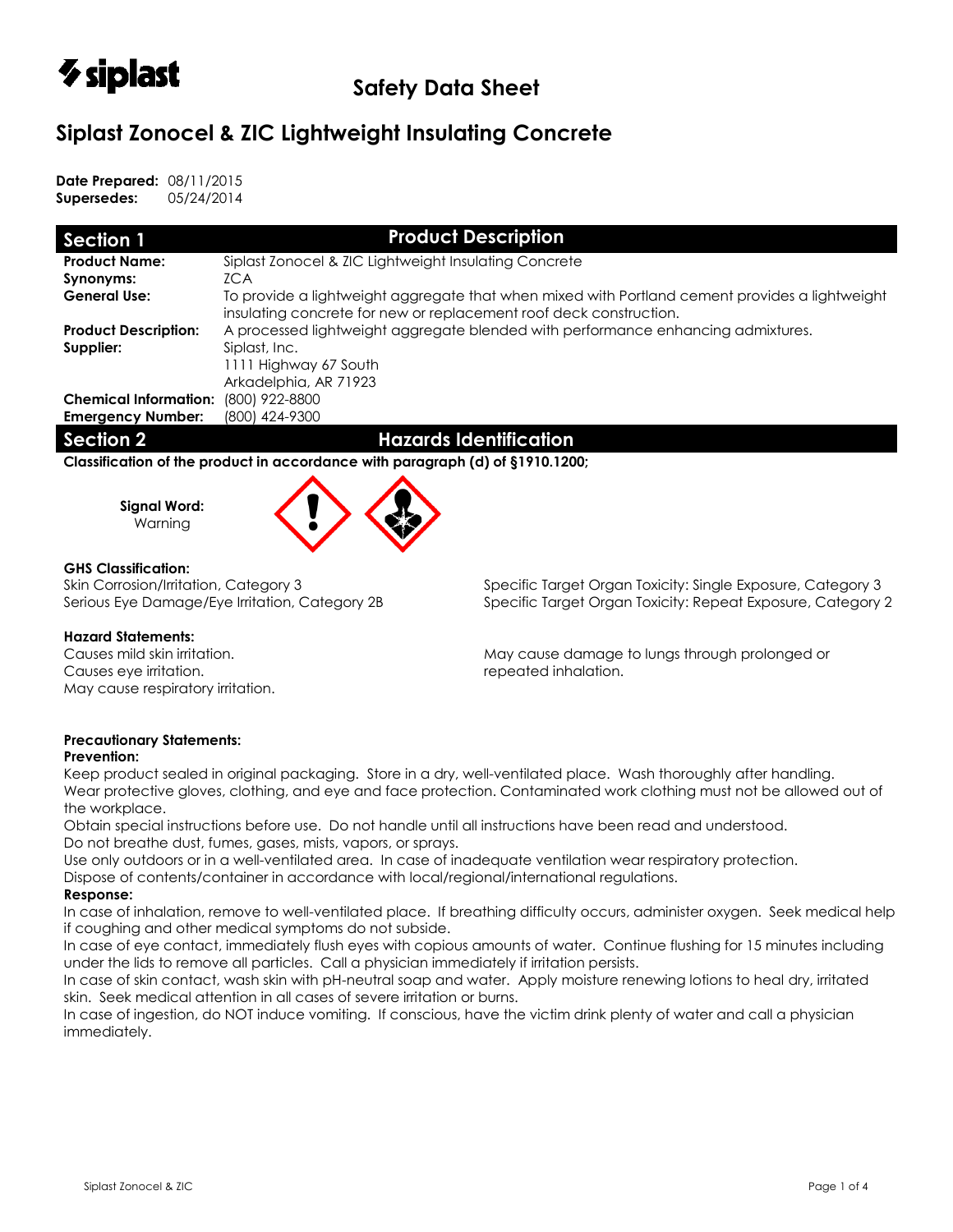

| <b>Section 3</b>                 |                                                                                                                                                                                                       | <b>Composition/Information on Ingredients</b>                                                                   |                             |                          |  |  |
|----------------------------------|-------------------------------------------------------------------------------------------------------------------------------------------------------------------------------------------------------|-----------------------------------------------------------------------------------------------------------------|-----------------------------|--------------------------|--|--|
| <b>Chemical Name:</b>            |                                                                                                                                                                                                       | <b>Common Name:</b>                                                                                             | $CAS$ #:                    | Weight %:*               |  |  |
| <b>Exfoliated vermiculite</b>    |                                                                                                                                                                                                       | <b>Exfoliated vermiculite</b>                                                                                   | 1318-00-9                   | $< 100\%$                |  |  |
| Crystalline silica               |                                                                                                                                                                                                       | Quartz                                                                                                          | 14808-60-7                  | <0.01%                   |  |  |
| Proprietary admixture blend      |                                                                                                                                                                                                       | Proprietary admixture blend                                                                                     | Varies                      | <1%                      |  |  |
|                                  |                                                                                                                                                                                                       | *Proprietary admixture blend and weight percentages are claimed as trade secrets of The Strong Company, Inc.    |                             |                          |  |  |
| <b>Section 4</b>                 |                                                                                                                                                                                                       | <b>First-Aid Measures</b>                                                                                       |                             |                          |  |  |
| Inhalation:                      |                                                                                                                                                                                                       | Remove to well-ventilated place. If breathing difficulty occurs, administer oxygen. Seek medical help if        |                             |                          |  |  |
|                                  |                                                                                                                                                                                                       | coughing and other medical symptoms do not subside.                                                             |                             |                          |  |  |
| <b>Eye Contact:</b>              |                                                                                                                                                                                                       | Immediately flush eyes with copious amounts of water. Continue flushing for 15 minutes including under          |                             |                          |  |  |
|                                  | the lids to remove all particles. Call a physician immediately if irritation persists.<br>Wash skin with pH-neutral soap and water. Apply moisture renewing lotions to heal dry, irritated skin. Seek |                                                                                                                 |                             |                          |  |  |
| <b>Skin Contact:</b>             |                                                                                                                                                                                                       | medical attention in all cases of severe irritation or burns.                                                   |                             |                          |  |  |
| Ingestion:                       |                                                                                                                                                                                                       | Do NOT induce vomiting. If conscious, have the victim drink plenty of water and call a physician                |                             |                          |  |  |
|                                  | immediately.                                                                                                                                                                                          |                                                                                                                 |                             |                          |  |  |
| <b>Section 5</b>                 |                                                                                                                                                                                                       | <b>Fire-Fighting Measures</b>                                                                                   |                             |                          |  |  |
| <b>General Hazards:</b>          |                                                                                                                                                                                                       | Product is not hazardous during normal fire-fighting procedures and is not combustible.                         |                             |                          |  |  |
| <b>Extinguishing Media:</b>      |                                                                                                                                                                                                       | Carbon dioxide, water, dry chemical, or foam.                                                                   |                             |                          |  |  |
| <b>Fire-Fighting Protection:</b> |                                                                                                                                                                                                       | No special protection required.                                                                                 |                             |                          |  |  |
|                                  | Fire and/or Explosion Hazards:                                                                                                                                                                        | No fire or explosion hazards.                                                                                   |                             |                          |  |  |
|                                  | <b>Hazardous Combustion Products:</b>                                                                                                                                                                 | No hazardous combustion products.                                                                               |                             |                          |  |  |
| <b>Section 6</b>                 |                                                                                                                                                                                                       | <b>Accidental Release Measures</b>                                                                              |                             |                          |  |  |
|                                  |                                                                                                                                                                                                       | Steps to Take in Case Product is not considered hazardous according to RCRA (40 CFR Part 261). Follow personal  |                             |                          |  |  |
|                                  |                                                                                                                                                                                                       | Material is Released or protective equipment recommendations found in Section 8 of this SDS at a minimum. Avoid |                             |                          |  |  |
| Spilled:                         |                                                                                                                                                                                                       | creating dust and use adequate ventilation and/or dust collection during clean-up. Shovel or                    |                             |                          |  |  |
|                                  |                                                                                                                                                                                                       | vacuum product into a sealed container pending a waste disposal evaluation. Do not discharge                    |                             |                          |  |  |
|                                  |                                                                                                                                                                                                       | into lakes, ponds, streams, or waterways.                                                                       |                             |                          |  |  |
| <b>Section 7</b>                 |                                                                                                                                                                                                       | <b>Handling and Storage</b>                                                                                     |                             |                          |  |  |
| Handling:                        |                                                                                                                                                                                                       | Avoid creating and breathing dust. At a minimum, follow personal protective equipment                           |                             |                          |  |  |
|                                  |                                                                                                                                                                                                       | recommendations found in Section 8 of this SDS.                                                                 |                             |                          |  |  |
| Storage:                         |                                                                                                                                                                                                       | Store product in a dry location. Keep packaging sealed until use.                                               |                             |                          |  |  |
| Section 8                        |                                                                                                                                                                                                       | <b>Exposure Controls/Personal Protection</b>                                                                    |                             |                          |  |  |
|                                  |                                                                                                                                                                                                       | <b>OSHA PEL</b>                                                                                                 |                             | <b>ACGIHTLV</b>          |  |  |
| <b>Chemical Name:</b>            |                                                                                                                                                                                                       | <b>Total Dust:</b>                                                                                              | <b>Respirable Fraction:</b> | TWA:                     |  |  |
| <b>Exfoliated vermiculite</b>    |                                                                                                                                                                                                       | $15 \text{ mg/m}^3$                                                                                             | 5 mg/ $m3$                  | $10 \text{ mg/m}^3$      |  |  |
| Crystalline silica               |                                                                                                                                                                                                       | 0.29 mg/m <sup>3</sup>                                                                                          | $0.10$ mg/m <sup>3</sup>    | $0.05$ mg/m <sup>3</sup> |  |  |
| Proprietary admixture blend      |                                                                                                                                                                                                       | $15$ mg/m <sup>3</sup>                                                                                          | $5 \text{ mg/m}^3$          | $10 \text{ mg/m}^3$      |  |  |
| <b>Control Parameters</b>        |                                                                                                                                                                                                       |                                                                                                                 |                             |                          |  |  |
| <b>Engineering Measures:</b>     |                                                                                                                                                                                                       | Use local exhaust ventilation or other engineering controls to reduce dust                                      |                             |                          |  |  |
|                                  |                                                                                                                                                                                                       | concentrations below overexposure levels. Refer to ACGIH publication "Industrial                                |                             |                          |  |  |
|                                  |                                                                                                                                                                                                       | Ventilation" or similar publications for design of ventilation systems.                                         |                             |                          |  |  |
|                                  | <b>Personal Protective Equipment (PPE)</b>                                                                                                                                                            |                                                                                                                 |                             |                          |  |  |
| <b>Respiratory Protection:</b>   |                                                                                                                                                                                                       | Respirators are recommended during normal operation. When concentrations                                        |                             |                          |  |  |
|                                  |                                                                                                                                                                                                       | exceed PEL or TLV limits, respirator use is required.                                                           |                             |                          |  |  |
| <b>Respirator Type(s):</b>       |                                                                                                                                                                                                       | N95 filtering facepiece or P95 half facepiece respirators are adequate for use                                  |                             |                          |  |  |
|                                  |                                                                                                                                                                                                       | during normal operation.                                                                                        |                             |                          |  |  |
| <b>Eye Protection:</b>           |                                                                                                                                                                                                       | Wear tight fitting safety goggles to prevent contact with the eyes.                                             |                             |                          |  |  |
| <b>Skin Protection:</b>          |                                                                                                                                                                                                       | Wear impervious gloves, closed-toe shoes or boots, and protective clothing to                                   |                             |                          |  |  |
|                                  |                                                                                                                                                                                                       | prevent contact with the skin.                                                                                  |                             |                          |  |  |
| Glove Type(s):                   |                                                                                                                                                                                                       | Wear impervious gloves                                                                                          |                             |                          |  |  |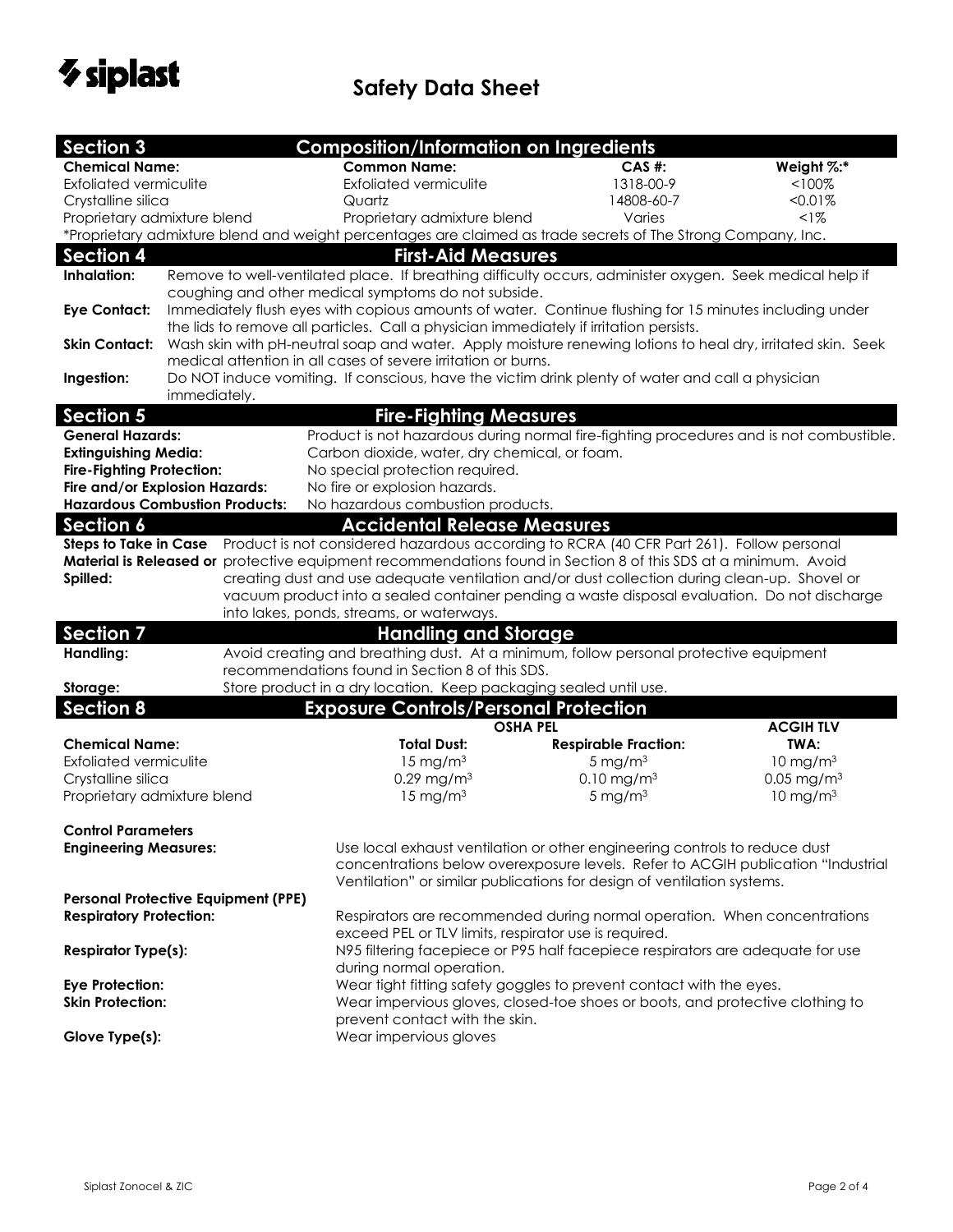

| <b>Section 9</b>                         |                                                                                                                                                                                                                                               | <b>Physical and Chemical Properties</b>                                                     |                                                                                    |                     |             |                         |  |  |
|------------------------------------------|-----------------------------------------------------------------------------------------------------------------------------------------------------------------------------------------------------------------------------------------------|---------------------------------------------------------------------------------------------|------------------------------------------------------------------------------------|---------------------|-------------|-------------------------|--|--|
| Formula:                                 |                                                                                                                                                                                                                                               | See Section 3                                                                               | <b>Specific Gravity:</b>                                                           |                     | 2.6         |                         |  |  |
| Appearance:                              |                                                                                                                                                                                                                                               | Tan particles or dust                                                                       | <b>Vapor Pressure:</b>                                                             |                     | N/A (solid) |                         |  |  |
| Odor:                                    |                                                                                                                                                                                                                                               | Odorless                                                                                    | <b>Evaporation Rate (BuAc = 1):</b>                                                |                     | N/A (solid) |                         |  |  |
| Lower Flammability Limit:                |                                                                                                                                                                                                                                               | Not combustible                                                                             | Vapor Density (Air = 1):                                                           |                     | N/A (solid) |                         |  |  |
| pH:                                      |                                                                                                                                                                                                                                               | 8 - 10 (10% slurry in water)                                                                | <b>Solubility in Water:</b>                                                        |                     | $1\%$       |                         |  |  |
| <b>Melting Point:</b>                    |                                                                                                                                                                                                                                               | 2426°F                                                                                      | Viscosity:                                                                         |                     | N/A (solid) |                         |  |  |
| <b>Boiling Point:</b>                    |                                                                                                                                                                                                                                               | N/A                                                                                         | <b>Volatile Organic Compounds:</b>                                                 |                     | N/A         |                         |  |  |
| <b>Section 10</b>                        |                                                                                                                                                                                                                                               |                                                                                             | <b>Stability and Reactivity</b>                                                    |                     |             |                         |  |  |
| <b>Reactivity:</b>                       |                                                                                                                                                                                                                                               | Not reactive under normal conditions.                                                       |                                                                                    |                     |             |                         |  |  |
| Stability:                               |                                                                                                                                                                                                                                               |                                                                                             | Stable under normal conditions.                                                    |                     |             |                         |  |  |
| <b>Conditions to Avoid:</b>              |                                                                                                                                                                                                                                               |                                                                                             | Unintentional contact with strong acids or reducing agents.                        |                     |             |                         |  |  |
| <b>Incompatible Materials:</b>           |                                                                                                                                                                                                                                               |                                                                                             | Product is incompatible with hydrofluoric acid, strong acids, and reducing agents. |                     |             |                         |  |  |
| <b>Hazardous Decomposition Products:</b> |                                                                                                                                                                                                                                               | None known.                                                                                 |                                                                                    |                     |             |                         |  |  |
| <b>Hazardous Polymerization:</b>         |                                                                                                                                                                                                                                               | Will not occur.                                                                             |                                                                                    |                     |             |                         |  |  |
| <b>Section 11</b>                        |                                                                                                                                                                                                                                               |                                                                                             | <b>Toxicological Information</b>                                                   |                     |             |                         |  |  |
| Route(s) of Entry:                       |                                                                                                                                                                                                                                               | Inhalation, eye contact, skin contact, ingestion                                            |                                                                                    |                     |             |                         |  |  |
| <b>Target Organs:</b>                    | Acute:                                                                                                                                                                                                                                        | Eyes, Respiratory System, Skin, Stomach                                                     |                                                                                    |                     |             |                         |  |  |
|                                          | Chronic:                                                                                                                                                                                                                                      | Respiratory System, Immune System, Kidneys                                                  |                                                                                    |                     |             |                         |  |  |
| <b>Acute Symptoms:</b>                   |                                                                                                                                                                                                                                               | Inhalation of the product can irritate the nose and respiratory tract causing inflammation, |                                                                                    |                     |             |                         |  |  |
|                                          | sneezing, runny nose, and/or coughing. Contact with moist tissue areas such as the eyes and nose                                                                                                                                              |                                                                                             |                                                                                    |                     |             |                         |  |  |
|                                          | can cause mild irritation. Skin contact can cause dryness and aggravate existing dermatitis in<br>sensitive individuals. Ingestion of small amounts is not known to be harmful but may cause nausea.                                          |                                                                                             |                                                                                    |                     |             |                         |  |  |
|                                          |                                                                                                                                                                                                                                               |                                                                                             |                                                                                    |                     |             |                         |  |  |
| <b>Delayed Symptoms:</b>                 | None known.                                                                                                                                                                                                                                   |                                                                                             |                                                                                    |                     |             |                         |  |  |
|                                          | <b>Chronic Symptoms:</b><br>Crystalline silica is listed by the IARC as a known carcinogen and causes the chronic lung disease<br>known as silicosis. Silicosis is known to increase the risk of contracting tuberculosis. Crystalline silica |                                                                                             |                                                                                    |                     |             |                         |  |  |
|                                          |                                                                                                                                                                                                                                               | has also been shown to lead to autoimmune disorders and renal disorders.                    |                                                                                    |                     |             |                         |  |  |
|                                          |                                                                                                                                                                                                                                               |                                                                                             |                                                                                    |                     |             |                         |  |  |
| <b>Acute Toxicity</b>                    |                                                                                                                                                                                                                                               |                                                                                             |                                                                                    |                     |             |                         |  |  |
| <b>Chemical Name:</b>                    |                                                                                                                                                                                                                                               | $CAS$ #:                                                                                    | Oral LD50:                                                                         | <b>Dermal LD50:</b> |             | <b>Inhalation LC50:</b> |  |  |
| <b>Exfoliated vermiculite</b>            |                                                                                                                                                                                                                                               | 1318-00-9                                                                                   | Not determined                                                                     | Not determined      |             | Not determined          |  |  |
| Crystalline silica                       |                                                                                                                                                                                                                                               | 14808-60-7                                                                                  | 500 mg/kg (rat)                                                                    | Not determined      |             | Not determined          |  |  |
| Proprietary admixture blend              |                                                                                                                                                                                                                                               | Varies                                                                                      | Not determined                                                                     | Not determined      |             | Not determined          |  |  |
|                                          |                                                                                                                                                                                                                                               |                                                                                             |                                                                                    |                     |             |                         |  |  |
| Carcinogenicity                          |                                                                                                                                                                                                                                               |                                                                                             |                                                                                    |                     |             |                         |  |  |
| <b>Chemical Name:</b>                    |                                                                                                                                                                                                                                               | $CAS$ #:                                                                                    | IARC:                                                                              | NTP:                |             | OSHA:                   |  |  |
| <b>Exfoliated vermiculite</b>            |                                                                                                                                                                                                                                               | 1318-00-9                                                                                   | Not listed                                                                         | Not listed          |             | Not listed              |  |  |
| Crystalline silica                       |                                                                                                                                                                                                                                               | 14808-60-7                                                                                  | Listed, Group 1                                                                    | Listed, Known       |             | Not listed              |  |  |
| Proprietary admixture blend              |                                                                                                                                                                                                                                               | Varies                                                                                      | Not listed                                                                         | Not listed          |             | Not listed              |  |  |